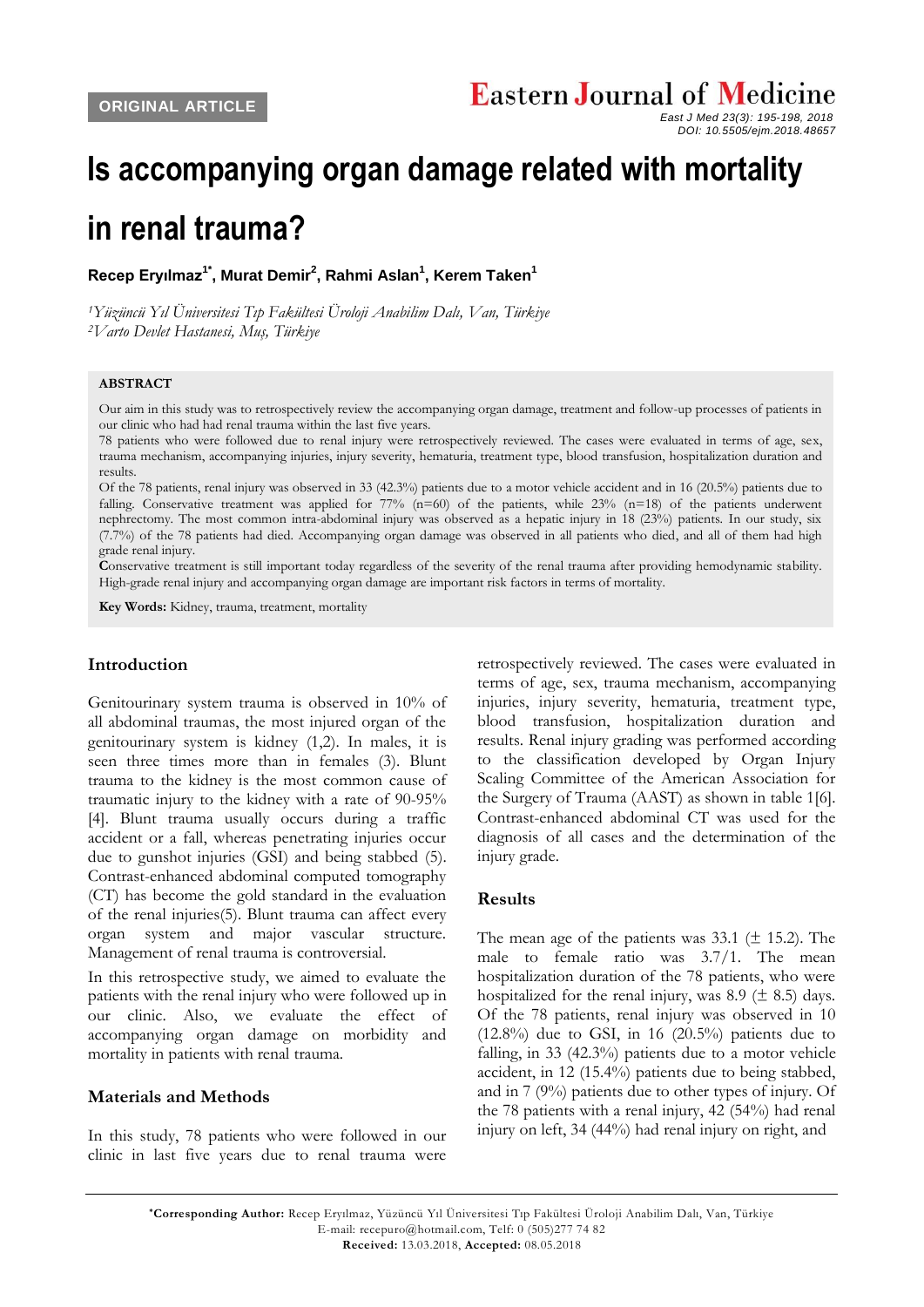| Grade          | Type       | Definition                                                               |
|----------------|------------|--------------------------------------------------------------------------|
|                | Contusion  | Microscopic or gross hematuria, urological studies normal                |
|                | Hematoma   | Subcapsular (nonexapnding without parenchymal laceration)                |
|                | Hematoma   | Nonexpanding perirenal hematoma confined to renal retroperitoneum        |
|                | Laceration | <1cm parenchymal depth of renal cortex without urinary extravasation     |
| $\mathcal{Z}$  | Laceration | >1cm depth of renal cortex, without collecting system rupture or urinary |
|                |            | extravasation                                                            |
| $\overline{4}$ | Laceration | Parenchymal laceration extending through the renal cortex, medulla and   |
|                |            | collecting system                                                        |
|                | Vascular   | Main renal artery or vein injury with contained hemorrhage               |
|                | Laceration | Completely shattered kidney                                              |
|                | Vascular   | Avulsion of renal hilum which devascularizes kidney                      |

**Table 1.** Organ Injury Scaling Committee of the American Association for the Surgery of Trauma (AAST)

2 (2%) had renal injury on both sides. Hematuria was observed in 68 (87.1%) of 78 patients with renal injury. Of the 10 patients (12.8%) without hematuria, eight (10.2%) had grade 1 injury, and two (2%) had grade 2 injury. Patients without hematuria were observed to have low grade renal injury. Renal injuries graded with CT, 26 (33%) of 78 cases were found to have grade 1; 12 cases (15%) had grade 2; 12 cases  $(15%)$  had grade 3; 8 cases  $(10%)$  had grade 4 and 20 cases (25%) had grade 5 renal injury. One of our patients with Grade 4 injury due to sharp object had a solitary kidney. Of the patients with renal injuries, 18 (23%) were operated with nephrectomy. Six of the patients (33%) underwent nephrectomy had grade 4, and 12 (66%) of them had grade 5 injury.

Of the 78 patients with a renal injury, hepatic injury in 18 (23%) patients, spleen injury in 12 (15%) patients, and bowel injury in eight (10.2%) patients were observed as intra-abdominal injury accompanying to the renal injury. Thoracic injury in 34 (43%) patients, spinal cord injury in 20 (25.6%) patients, head injury in 10  $(12\%)$  patients, femur injury in eight  $(10.2\%)$ patients, pelvis injury in four patients (5%), and maxilla injury in two (2%) patients were observed as accompanying extra-abdominal injuries. Eighteen (23%) of the 78 patients with renal injury underwent a nephrectomy surgery. Six (7.7%) of 78 patients included in our study died. The mean age of patients who died was 41.83  $(\pm 19.125)$  years. Accompanying organ damage was observed in all patients who died. Head trauma and chest trauma were observed in three patients, chest and pelvis injuries were found in three patients, grade 5 and grade 4 renal injuries were observed in four and two patients, respectively. Two patients with pelvic fracture were fixed, while tube thoracostomy was performed in 3 patients with chest injury.

# **Discussion**

Renal trauma may occur due to different mechanisms. The most common cause of blunt abdominal trauma that brings about renal damage is motor vehicle accidents [7,8]. Renal traumas were reported to be mostly seen in men. It was also reported that 72% of these traumas were observed in 16 to 44 years of age, and were mostly seen on the left side [9,10]. Renal injuries are generally classified as blunt renal injuries (80-90%) and penetrating renal injuries (10%)[10,11]. In our study, the mean age of the patients was observed as 33.1 years. Renal injuries were seen on both sides in 2% of the patients, whereas left renal injury and right renal injury were observed in 54% and 44% of the patients, respectively. In our study, the most common cause of renal injury was observed to be motor vehicle accidents with the rate of 46.2%. Of the patients with renal trauma, 62.8% were injured due to blunt trauma. Our results were consistent with the literature.

Most renal traumas are associated with hematuria, and the severity of hematuria may increase in severe traumas (95%). However, no hematuria may be observed in the ureteropelvic junction avulsion and renal pedicle injuries[11]. In the present study, hematuria was observed in 87.1% of the patients. Of the 10 patients (12.8%) without hematuria, eight (10.2%) had grade 1 injury, and two (2%) had grade 2 injury. Patients without hematuria were observed to have low-grade renal injury.

The main objective of the renal trauma treatments is to preserve renal functions and decrease the morbidity and mortality rates [10,12,13]. According to this, conservative treatment has been suggested to be sufficient in the treatment of the most renal injuries due to blunt trauma and some penetrating renal injuries [8,13]. Conservative treatment is recommended for renal injuries due to blunt trauma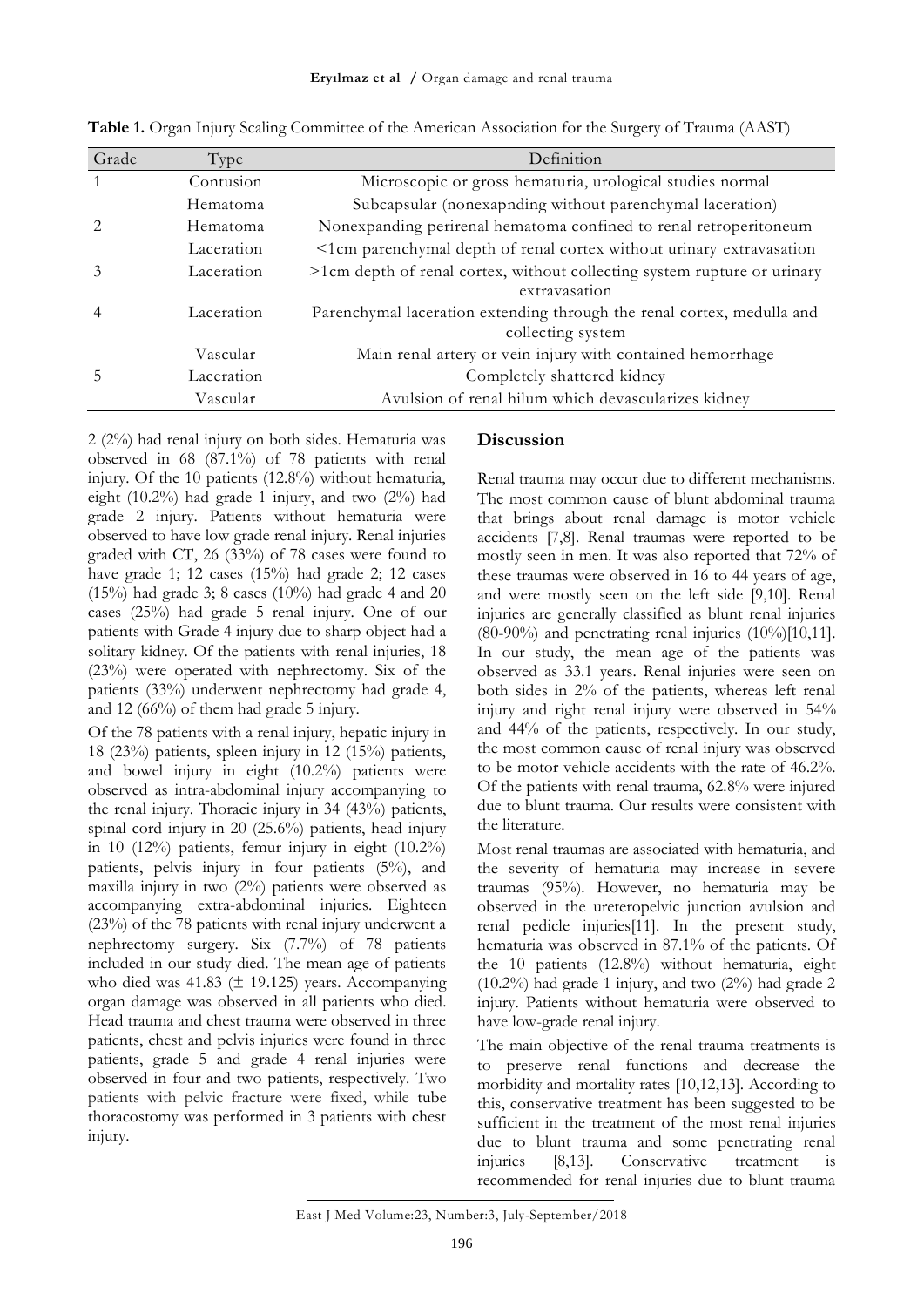since 90% of them are mild injuries (10,12). Some studies showed that conservative treatment reduces the nephrectomy rates thanks to low complication rates (14,15). Embolization is another non-operative treatment method and has been successfully used for renal trauma[12].

Although the treatment is completely conservative in grade 1-2-3 renal traumas, the treatment to be applied to patients with grade 4-5 renal injury has been still discussed. In a study by McAninch et al (6), grade 1-3 renal traumas were reported to be treated with conservative treatment regardless of its cause, and 95% of recovery could be achieved in renal injuries with all grades through conservative treatment. In our study, no surgical procedure was performed for the patients with grade 1-2-3 renal traumas, and all of these patients had a successful recovery through conservative treatment. Conservative treatment is contraindicated in cases where there is a hemodynamic instability due to bleeding and a developing pulsatile retroperitoneal hematoma as well as ongoing hypotension despite the transfusion and suspicion of the renal pelvis and ureteral injury[17,18]. In a study by Santucci et al. (17). 78% of patients with grade 4 trauma were received renal exploration, and renography and nephrectomy were performed for 69% and 9% of them. Lanchon et al. (16) reported the success rate of conservative treatment in patients with grade 4 and 5 renal traumas as 88% and 50%, respectively. In a study by Shoobridge et al. (19), all patients with grade 1-2 injury, 94% of the patients with grade 3 injury, 90% of the patients with grade 4 injury, and 35% of the patients with grade 5 injury were followed conservatively. In a retrospective study by Ekşi et al. conducted with 135 renal trauma cases, 86% of the patients were followed with conservative treatment, and exploration was performed for 18 patients. Of the patients, who received exploration, nine had grade 5 renal injuries and they underwent nephrectomy, whereas renography was performed to nine patients (20).

In our study with 78 patients, nephrectomy was performed for 18 patients (23%), and conservative treatment was applied to other patients (77%). Eighteen (64.2%) of the 28 patients with grade 4-5 renal injuries underwent nephrectomy. One of our patients with grade 4 injury who received conservative treatment, had solitary kidney. Of the patients who underwent nephrectomy, twelve had grade 5 renal injury, and six had grade 4 renal injury. In the literature, exploration rates were observed to be high in patients with grade 4-5 injury, similarly (20,21,21). However, nephrectomy rates were found to be high in our study. This was because none of our patients on whom exploration was performed was suitable for

renography. Each of these patients was referred to us from an external center, and their hemodynamics were unstable. Also, we didn't have technical possibilities for embolizitation.

Patients will often have significant concomitant injuries and will require operative intervention for those injuries (eg, pelvic stabilization, splenectomy, abdominal packing) (21). It was reported that the most common intra-abdominal organ injury that was accompanied by the renal injury was found as hepatic injury (22). Similarly, in our study, the hepatic injury was observed to be the most common accompanying intra-abdominal organ injury in 23% of patients. In addition, spleen injury was observed in 15% of the patients, and bowel injury was observed in 10% patients. Six (7.7%) of 78 patients included in our study died. We observed that all patients who died had intraabdominal injury accompanying to renal injury. Hepatic injury, bowel and spleen injury was observed in 3, 1 and 2 patients who died, respectively. Gedik et al. reported overall mortality of renal trauma rate was 16.8%. Intraabdominal injuries in 63.6% patients were seen in their study. Also, they found extra-abdominal organ injuries with a rate of 36%. The most frequent extra-abdominal organ injury was extremity fractures (22). Their mortality rate was higher than our result. It can be attributed to the presence of penetrating trauma patients in 60.1% of the patients. Regarding accompanying extraabdominal injuries, thoracic injury in 43% of the patients, spinal cord injury in 25.6% of the patients, head injury in 12% of the patients, femur injury in 10% patients, and pelvis injury in 5% of the patients was observed in our study. Five of these patients who died needed another interventions. Two of them with pelvic fracture were fixed, while tube thoracostomy was performed in 3 patients with chest injury.

The grade directly correlates with the need for intervention, nephrectomy and mortality (21). Although high-grade injuries of the patients who underwent nephrectomy is in accordance with the literature, high nephrectomy rates in our study may be due to the more complicated patients are referred to our hospital, as we are the only advanced central hospital in the region. Grade 5 and grade 4 renal injuries were observed in four and two patients who died, respectively. Accompanying organ damage was observed in all patients who died, also they had high grade renal injuries.

Conservative treatment is still being performed in cases where hemodynamic stability is achieved regardless of the radiological staging of the renal trauma. High-grade renal injuries and accompanying organ pathologies are important risk factors in terms of mortality.